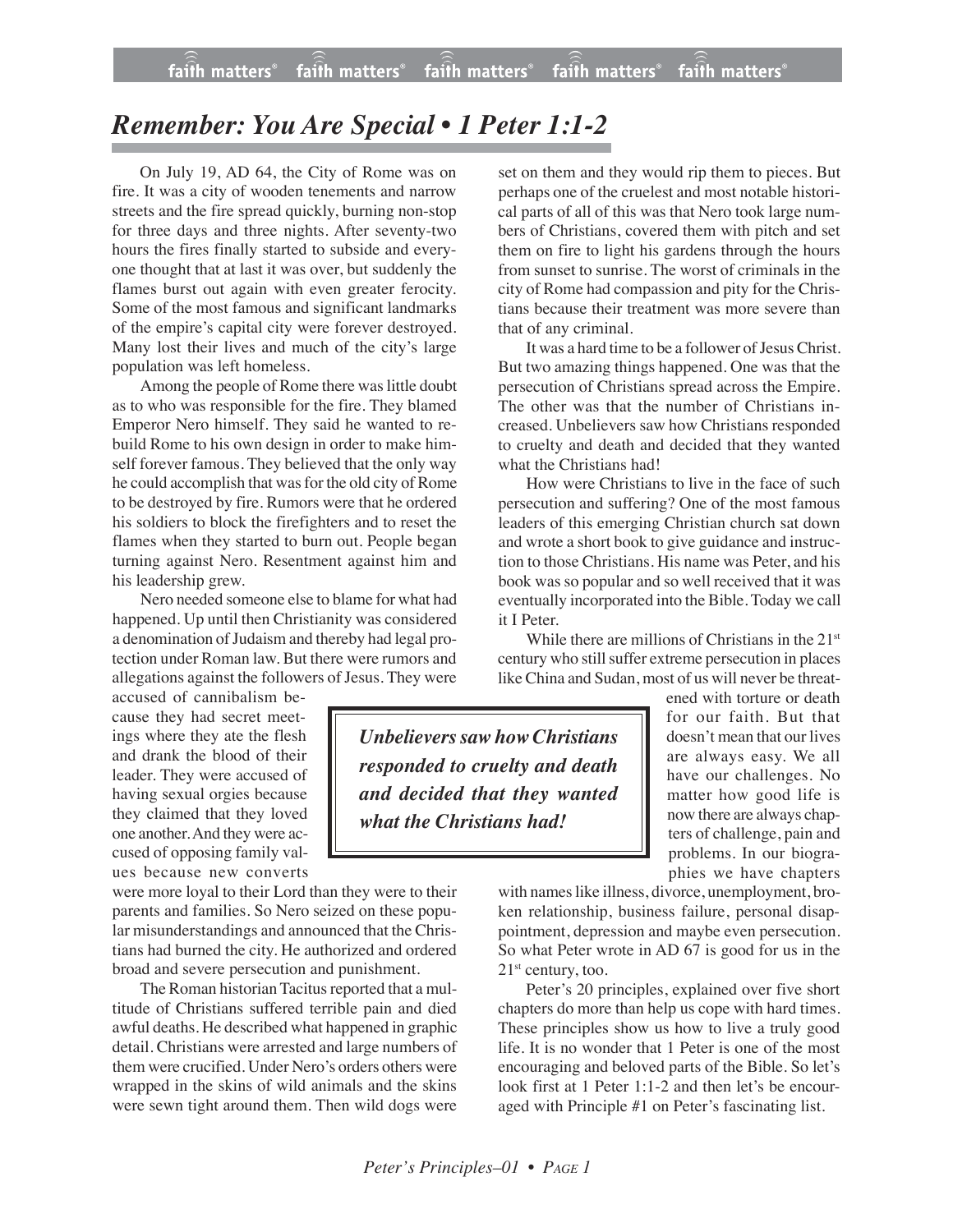Peter, an apostle of Jesus Christ, to God's elect, strangers in the world, scattered throughout Pontus, Galatia, Cappadocia, Asia and Bithynia, who have been chosen, according to the foreknowledge of God the Father, through the sanctifying work of the Spirit, for obedience to Jesus Christ and sprinkling by his blood. Grace and peace be yours in abundance.

This letter actually follows a pretty standard form of first century letters. In it Peter begins by identifying himself as the author. It is much like the way we use stationery for business letters. We identify the name and address of the company at the top of the page.

Peter describes himself as "an apostle of Jesus Christ". The word "apostle" means a person who is specially sent out to do something. Peter was one of the original Twelve followers of Jesus who were sent out to tell the story of Jesus Christ.

His name wasn't always Peter. His parents named him Simon. He was born near the shores of the Sea of Galilee to a family that was in the fishing business. One day his brother Andrew met an itinerant rabbi named Jesus. He was so excited about this rabbi that one of the first things he did was to find his brother Simon and introduce him to Jesus. Soon Peter became one of Jesus' closest friends.

For three and a half years Simon Peter, Andrew and ten other men followed Jesus just about everywhere he went. They drank in every word he said. They memorized his sayings and observed his miracles. The more they saw of him the more they liked him. But it was Simon who first blurted out what everybody was already thinking: "Jesus, you are the Messiah. You are the Son of God." Nobody had ever said it out loud like that before.

Jesus responded by giving him a nickname that stuck. Jesus said that Simon had gotten it right and that he was a solid-rock-kind-of-guy. Jesus called him "Peter" which means "Rock". If Jesus were nicknaming Simon today in English he would be called "Rocky" because that is exactly what Peter means.

Sometimes Jesus didn't take with him all twelve of his most committed and closest followers. On very special occasions or when space was tight he narrowed it down to his three best friends. And the three that he always took with him on special occasions were Peter and James and John. Peter was there. He was in this inner circle of trusted friends and colleagues.

Peter just loved the action. He was thrilled when

crowds of thousands of people would gather around Jesus. He was enthralled with the way Jesus' words could mesmerize huge numbers of people and the way he confronted powerful politicians. But he was also moved by the tender touch Jesus had as he dealt with hurting people and little children. He was dazzled by the miracles that Jesus performed. One time Peter even jumped over the side of a fishing boat in the middle of the Sea of Galilee and Jesus enabled him to miraculously walk on water. Those were the good old days!

But Peter was what we call a "fair-weather friend". He did very well when things went well. But when there was an enormous turn of events in Jesus' life, Peter took a very different approach. When Jesus was arrested and tried for treason and crucifixion became a real possibility, Peter denied that he even knew who Jesus was. He skipped out on Jesus when he really needed him the most.

That remained a painful memory and regret for the rest of Peter's life. But he did something we all should do when we miserably fail. Peter learned a lesson from his mistake. After that he remained steadfastly faithful to Jesus for the rest of his life.

Peter was there when Jesus reappeared alive after his death. Peter talked to him and touched him and listened to him and ate meals with the resurrected Jesus. He was there when Jesus left this earth and returned to heaven. And then Peter and his wife became missionaries who traveled broadly across the Roman Empire telling everyone who would listen about the good news of Jesus.

But during Peter's travels life became very hard. He experienced persecution and suffering first hand. And in the final chapter of his biography we read something absolutely amazing. He was arrested and sentenced to die on a cross because of his Christian faith. When the soldiers were nailing him to his own cross to die in Rome, Peter requested that they crucify him upside down because he was not worthy to die in the same way Jesus had died.

Peter understood how hard life can be and how to succeed when life gets really tough. So out of the voice of experience his letter is addressed to "God's elect, strangers in the world, scattered throughout Pontus, Galatia, Cappadocia, Asia and Bithynia." In other words, he was writing to Christians.

Peter describes Christians as "strangers in the world". He's saying that Christians are foreigners. Their permanent residence is some place besides this world. If you're a Christian, you probably know what Peter meant. As Christians our real home is heaven,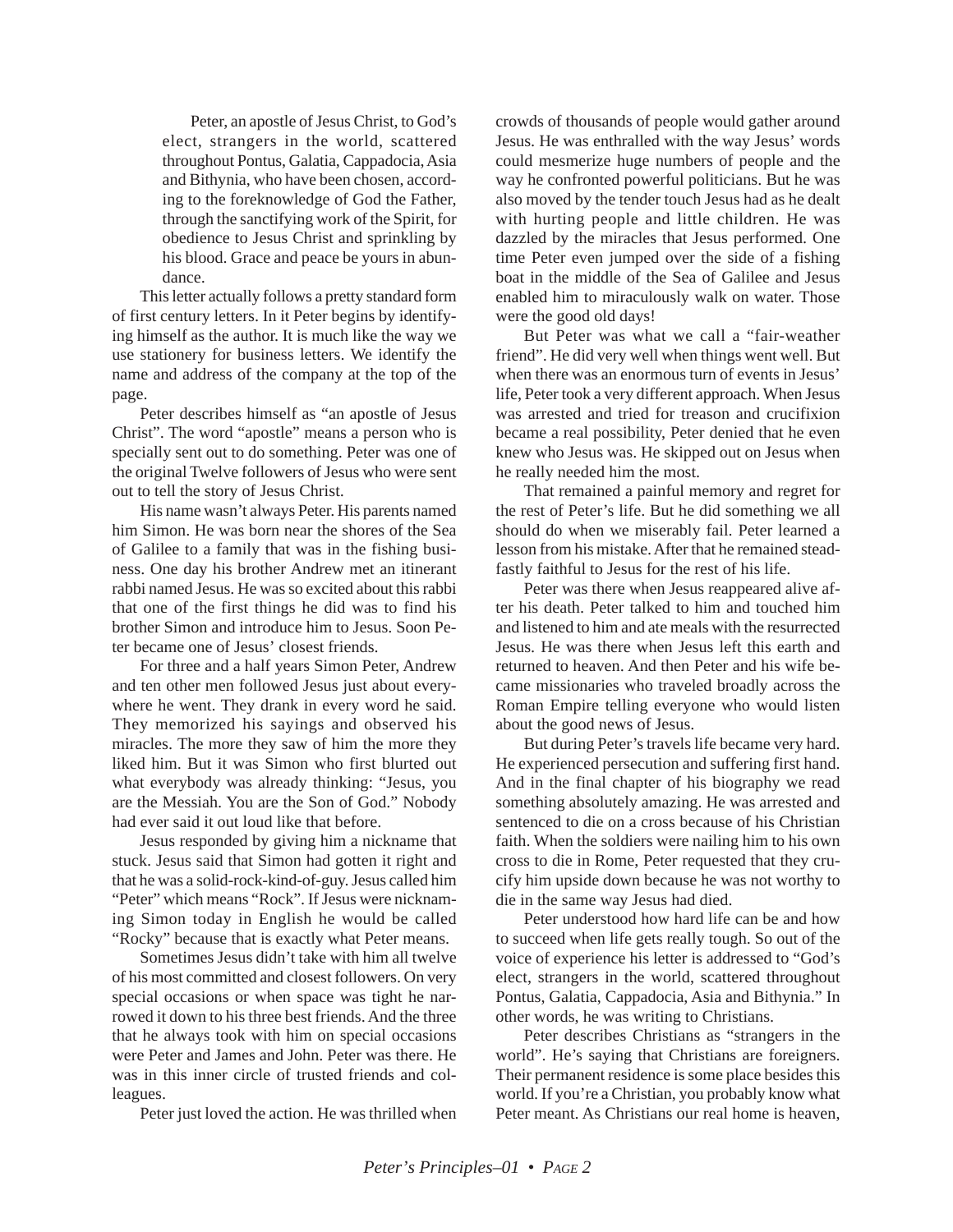not earth.

Heaven has been incredibly misunderstood in our generation. We often think of heaven as the place we go when we die. The assumption is that everyone goes there, no matter what. That is little more than silly wishful thinking.

Imagine the person who does not believe in God. He doesn't even really like God. He has never wanted to live life to please God. God has never been very important to him. Why would he want to go to heaven when he dies? Do you think he would be happy living in God's house, hanging out with people who are all Christians, spending the rest of eternity living by

God's rules? Probably not! Heaven might be a nice place to visit, but it would hardly be a happy eternal home. Heaven is the home of Christians.

Like many of you, I've traveled a lot. I've seen some wonderful sights, experi-

enced some unusual cultures and have had some fascinating experiences. But those places aren't home and they are not where I would choose to live. In every case, I've been a visitor, a foreigner, a stranger in someone else's country.

Heaven is where Christians make their home. That's where we fit in. That's where we're comfortable and happy. Heaven is the place where we are citizens. It's where we speak the language. It's where our friends are. It's the place to which we are loyal. Earth is okay, but it's just not us. We're always kind of uncomfortable. We don't quite fit. We don't fully belong. We're visitors. Or, as Peter says, we're strangers.

At the same time, we do have a local address. While heaven may be our permanent residence, we still have ZIP codes in Minneapolis or Eden Prairie or Denver or Chicago or Los Angeles or wherever it may be. For those Christians in the first century, their local address was in the northeast quadrant of what is today the modern country of Turkey, but it was then called by the names of "Pontus, Galatia, Cappadocia, Asia and Bithynia."

Christians are temporary residents of earth and permanent residents of heaven. We are not Christians because we belong in heaven. We belong in heaven because we are Christians. Christians are those who believe in Jesus Christ as their Savior from personal sin and as the Lord and Leader of their lives. When a person officially believes in Jesus she or he is immediately and eternally registered as a citizen of heaven rather than earth.

The life-transforming principle from Peter (the voice of experience!) to Christians (citizens of heaven) is this: Remember that you are special! We are not special just because we think we're special. In fact, the truth is that we're special to God even if we don't think that we're special. Special means we are different. Special is wonderful. Special stands out from everyone and everything else.

The Ford Thunderbird is a special car. Of the thousands of cars designed and manufactured it stands out as different from all the rest. Drive a Thunderbird

*Heaven is where Christians make their home. That's where we fit in. That's where we're comfortable and happy.*

down your street or into a parking lot and every head will turn and watch. Your neighbors will talk. Buy most cars and no one will notice or remember what you drive, but

it's different with a Thunderbird. Everyone will talk about it and many will refer to you as the person with the T-Bird.

The first Thunderbird sports car was manufactured on October 22, 1954. It was a 1955 model and there were 4,000 orders for it waiting in advance. It cost \$2700 and today that car is a valuable collector's item. Motor Trend magazine has given the Thunderbird the "Car of the Year" award in 1958, 1987, 1989 and 2002. In the six decades of the magazine it is the only car that has gotten the Car of the Year award four times.

How special is this car? When Katie Couric signed a \$65 million contract with NBC to host the Today Show for four years she celebrated by trading in her 13-year old Honda on a 2002 Thunderbird. She could have bought any car and she chose a Thunderbird. It is a special car.

But all T-birds combined are not even close to being as special as one Christian. If you are a Christian, you are special to God and that makes everything else in life completely different and wonderful.

Every Christian is described as God's "elect . . . who have been chosen according to the foreknowledge of God the Father." God looked at all the people of the world and he decided he wanted you. He chose you off the showroom floor of all human models. And he knew what he was doing. God knew in advance what he was getting into when he decided he